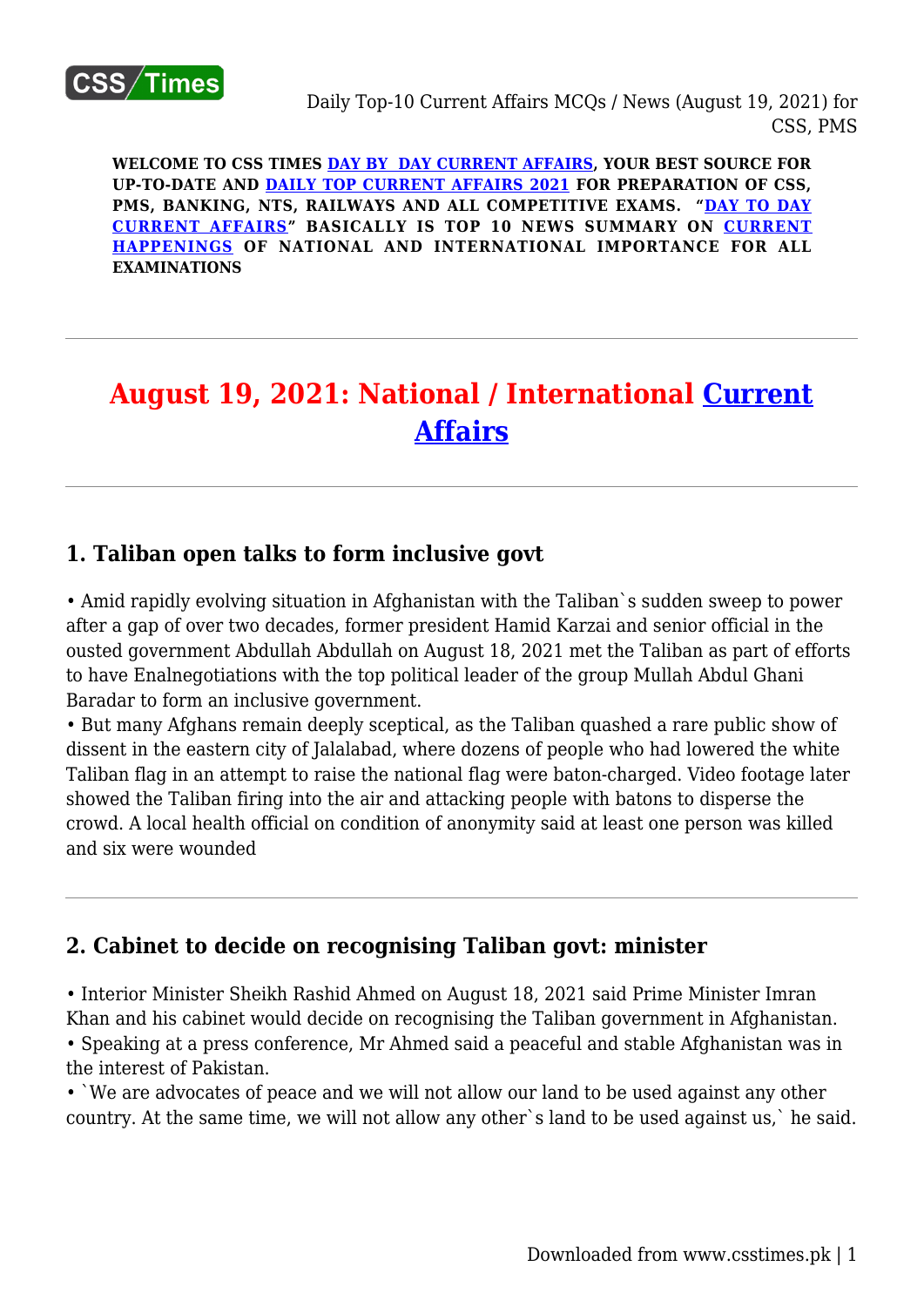

# **3. UK Supreme Court rules in favour of PIA in key duress case**

• The United Kingdom Supreme Court on August 18, 2021 ruled in favour of Pakistan International Airlines Corporation (PIAC) in an appeal filed by a travel agency over a contract for tickets and commissions.

• The issue put before the court was what constitutes as economic duress, and whether such duress can arise where lawful acts or threats are made by one party in support of a demand which that party genuinely believes it is entitled to make.

• PIAC`s legal counsel, solicitors at Farani Taylor, said the ruling was a `huge victory` for PIA that averted the loss of considerable amounts of money

# **4. Pakistan stands 153rd in E-Govt Development Index**

• Pakistan was ranked 153rd among the 193 countries surveyed in the 2020 UN E-Government Development Index (EGDI) report which marks a decline in ranking in comparison with the report published in 2018 [148th].

• Earlier, UN EGDI solely tracked the e-government development but now includes elements of digital government development of member states by ranking them across three distinct indicators including Online Services Index (OSI), Human Capital Index (HCI) and Telecommunication Infrastructure Index (TII).

• This warrants a closer examination of the country`s digital transformation journey, and efforts to identify the reasons for both the low rank and the decline in 2020. Potential solutions that can help enhance Pakistan`s EGDI ranking and as a result, citizens` experience with the government through the use of technology, should also be explored

## **5. Microfinance borrowers cross 8m mark**

• With the number of active borrowers crossing the eight million mark for the first time, microcredit outreach in the country grew 5.8 per cent on a quarterly basis in April-June. • According to the latest data released by the Pakistan Microfinance Network the national association for retail players in the microfinance industry the gross loan portfolio of the entire sector amounted to Rs355.7 billion at the end of the quarter, up 4.5pc from the preceding three-month period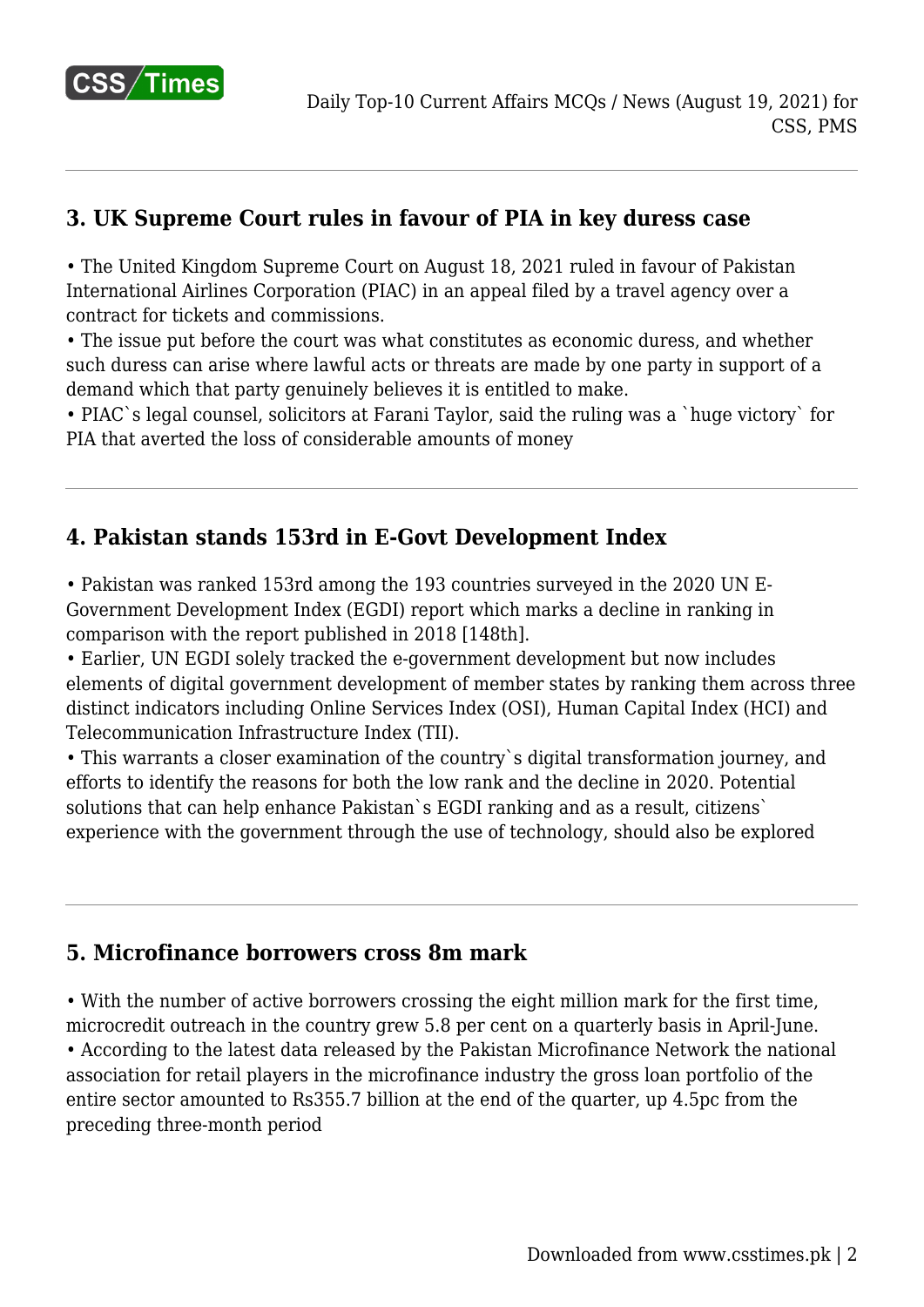

# **6. No unilateral recognition, Pakistan assures US, others**

• Pakistan`s US and UN envoys have assured the international community that Islamabad would follow their lead, particularly that of the `extended troika` in offering diplomatic recognition to a Taliban government in Afghanistan.

• In an interview to CBS News broadcast on Tuesday evening, Pakistan`s US Ambassador Asad Majeed Khan said how the Taliban conduct themselves now will also influence Pakistan`s decision.

• `They want acceptance and recognition by the international community and we should use that leverage in order to ensure good behaviour on their part,` added Pakistan`s UN ambassador, Munir Akram

#### **7. Taliban escort 150 Indians to airport for evacuation at midnight**

• Outside the main iron gate of the Indian embassy in Kabul, a group of Taliban fighters waited armed with machine guns and rocket-propelled grenade launchers.

• Inside the compound were 150 Indian diplomats and nationals -growing increasingly nervous as they watched news of the Taliban tightening their grip on the capital, which they took a day earlier without a fight. Their position was a precarious one. But the Taliban fighters outside the Indian embassy weren`t there to extract revenge, but rather to escort them to Kabul airport, where a military aircraft was on standby to evacuate them after New Delhi decided to shut its mission

## **8. EU, US `deeply worried` about Afghan women, girls**

• The European Union, the United States and 19 other countries issued on August 18, 2021 a joint statement saying they were `deeply worried about Afghan women and girls`, urging the Taliban to ensure their safety.

• The statement was released as concerns soared about the Taliban`s return to power after their 19962001 rule that prevented Afghan women from working or studying, or travelling without a male `quardian`.

• `We are deeply worried about Afghan women and girls, their rights to education, work and freedom of movement,` the joint statement said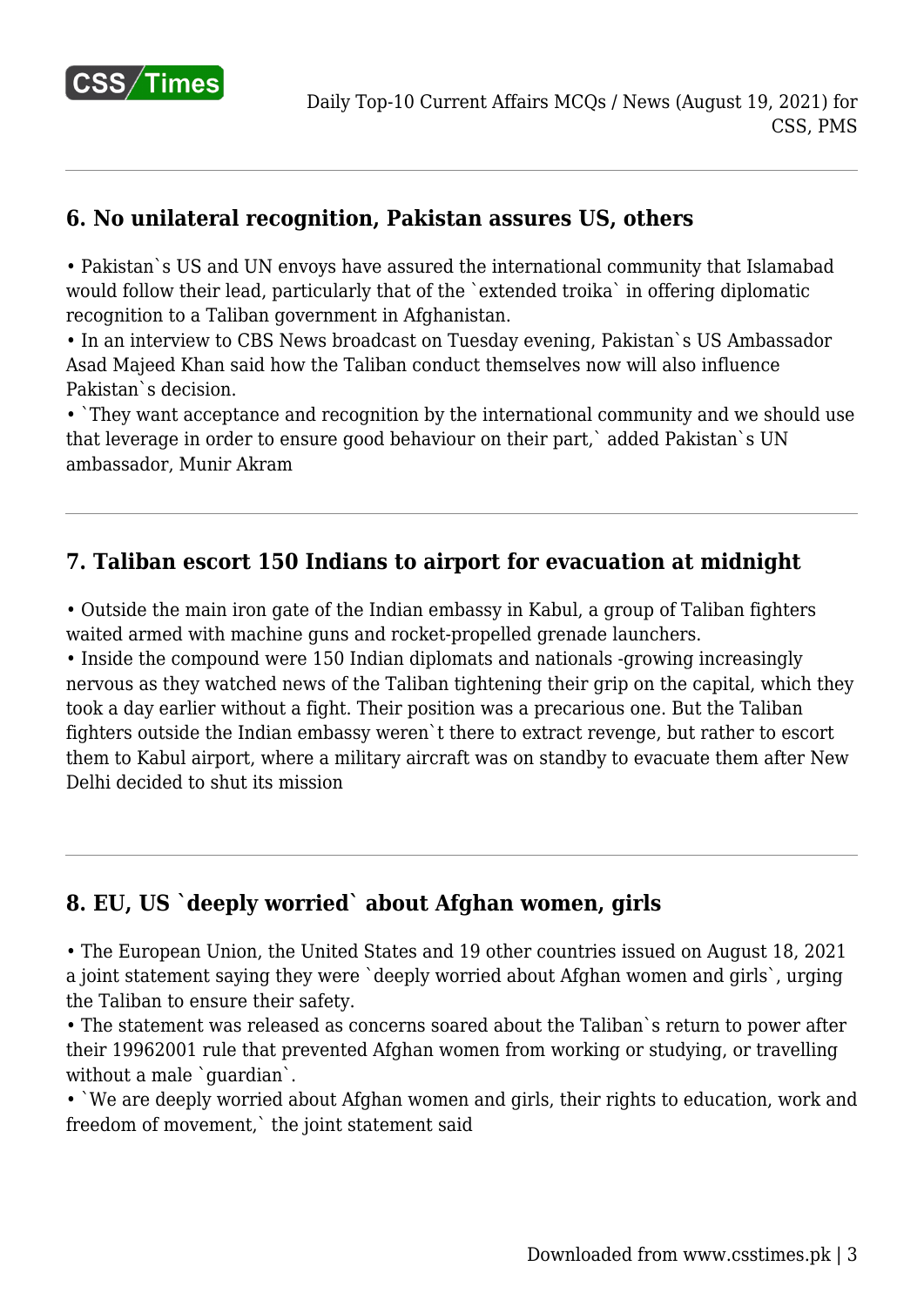

# **9. Teenager takes to the skies on round-the-world record bid**

• Teenage pilot Zara Rutherford took her ultralight sports plane into the skies on August 18, 2021 on the first leg of a 52-country, five-continent flight around the world.

• The intrepid 19-year-old British-Belgian dreams one day of becoming an astronaut, but for now her goal is to become the youngest woman to circumnavigate the planet flying solo. The first leg was a short hop across the Channel from her Belgian home town of Kortrijk to England. Her three-month voyage will then take her over oceans, deserts and the vast Siberian wilderness.

• She will try to avoid daunting main air hubs apart from New York`s busy JFK airport in her tiny 325-kilogramme Shark UL prop plane, and touch down instead on smaller airports and airfields for overnight rests and refuelling

## **10. Seventh team added to next KPL after Hawks win first edition**

• The Kashmir Premier League (KPL) organisers on August 18, 2021 announced a seventh franchise named Jammu Janbaz will be part of the second season next year a day after Rawalkot Hawks clinched the inaugural edition of the new Twenty20 League in Muzaffarabad with a close win over Muzaffarabad Tigers.

• The announcement by KPL president Arif Malik came following the grand success of the tournament in which six outfits Hawks, Tigers, Mirpur Royals, Overseas Warriors, Bagh Stallions and Kotli Lions competed at the Muzaffarabad Cricket Stadium

## **Check our daily updated 's Complete Day by Day [Current Affairs Notes](https://www.csstimes.pk/category/csssubject/csscompulsorysubjects/currentaffairs/)**

#### **August 2021:**

- [Daily Top-10 Current Affairs MCQs / News \(August 31, 2021\) for CSS, PMS](https://www.csstimes.pk/current-affairs-mcqs-aug-31-2021/)
- [Daily Top-10 Current Affairs MCQs / News \(August 30, 2021\) for CSS, PMS](https://www.csstimes.pk/current-affairs-mcqs-aug-30-2021/)
- [Daily Top-10 Current Affairs MCQs / News \(August 27, 2021\) for CSS, PMS](https://www.csstimes.pk/current-affairs-mcqs-aug-27-2021/)
- [Daily Top-10 Current Affairs MCQs / News \(August 26, 2021\) for CSS, PMS](https://www.csstimes.pk/current-affairs-mcqs-aug-26-2021/)
- [Daily Top-10 Current Affairs MCQs / News \(August 25, 2021\) for CSS, PMS](https://www.csstimes.pk/current-affairs-mcqs-aug-25-2021/)
- [Daily Top-10 Current Affairs MCQs / News \(August 24, 2021\) for CSS, PMS](https://www.csstimes.pk/current-affairs-mcqs-aug-24-2021/)
- [Daily Top-10 Current Affairs MCQs / News \(August 19, 2021\) for CSS, PMS](https://www.csstimes.pk/current-affairs-mcqs-aug-19-2021/)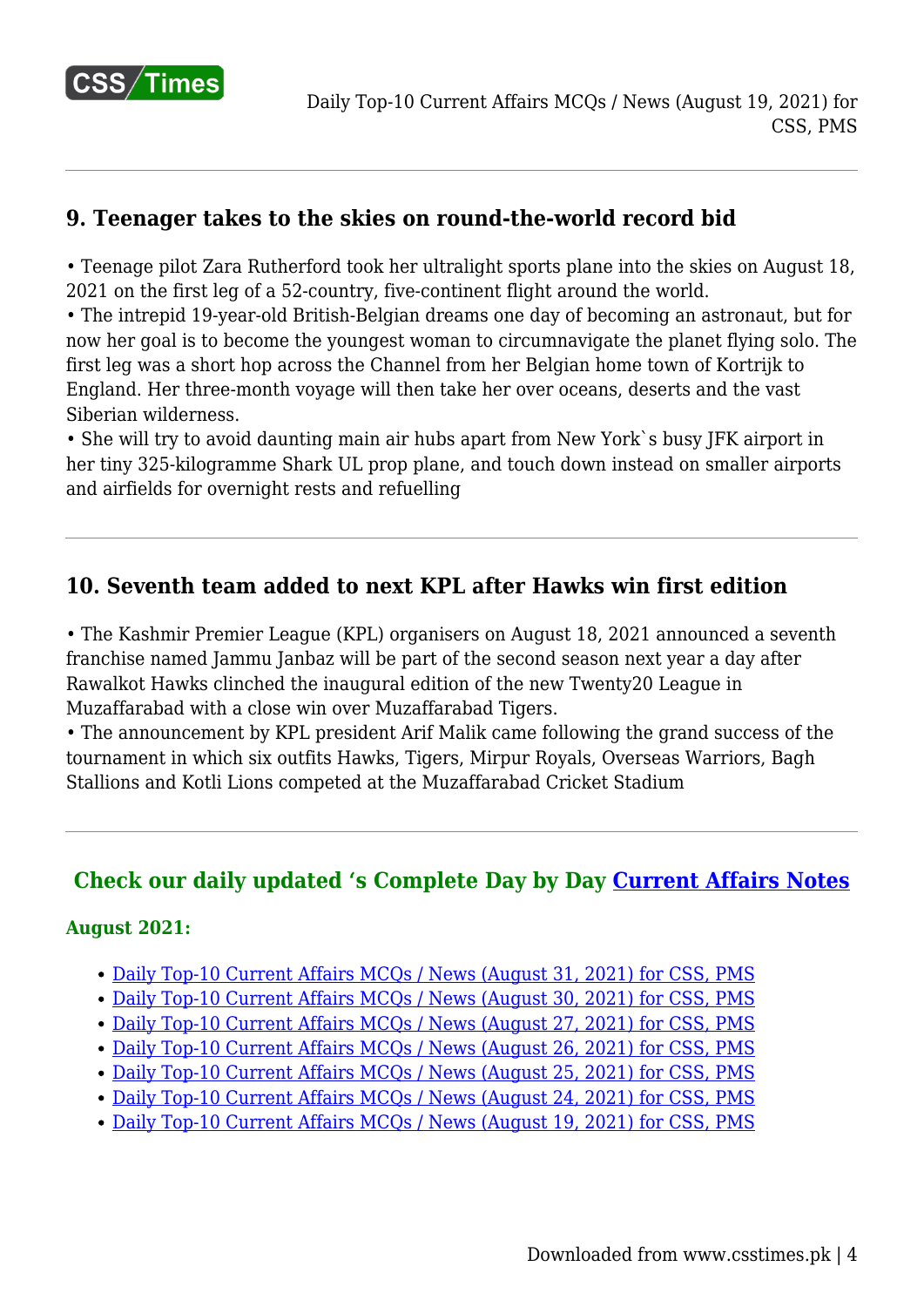

Daily Top-10 Current Affairs MCQs / News (August 19, 2021) for CSS, PMS

- [Daily Top-10 Current Affairs MCQs / News \(August 13, 2021\) for CSS, PMS](https://www.csstimes.pk/current-affairs-mcqs-aug-13-2021/)
- [Daily Top-10 Current Affairs MCQs / News \(August 12, 2021\) for CSS, PMS](https://www.csstimes.pk/current-affairs-mcqs-aug-12-2021/)
- [Daily Top-10 Current Affairs MCQs / News \(August 11, 2021\) for CSS, PMS](https://www.csstimes.pk/current-affairs-mcqs-aug-11-2021/)
- 1
- $\bullet$  [2](https://www.csstimes.pk/current-affairs-mcqs-aug-19-2021/?pdf=18307&lcp_page0=2#lcp_instance_0)
- $\bullet \geq$

#### **July 2021:**

- Daily Top-10 Current Affairs MCOs / News (July 31, 2021) for CSS, PMS
- [Daily Top-10 Current Affairs MCQs / News \(July 30, 2021\) for CSS, PMS](https://www.csstimes.pk/current-affairs-mcqs-july-30-2021/)
- [Daily Top-10 Current Affairs MCQs / News \(July 29, 2021\) for CSS, PMS](https://www.csstimes.pk/current-affairs-mcqs-july-29-2021/)
- [Daily Top-10 Current Affairs MCQs / News \(July 28, 2021\) for CSS, PMS](https://www.csstimes.pk/current-affairs-mcqs-july-28-2021/)
- Daily Top-10 Current Affairs MCOs / News (July 27, 2021) for CSS, PMS
- [Daily Top-10 Current Affairs MCQs / News \(July 26, 2021\) for CSS, PMS](https://www.csstimes.pk/current-affairs-mcqs-jul-26-2021/)
- [Daily Top-10 Current Affairs MCQs / News \(July 24, 2021\) for CSS, PMS](https://www.csstimes.pk/current-affairs-mcqs-jul-24-2021/)
- [Daily Top-10 Current Affairs MCQs / News \(July 19, 2021\) for CSS, PMS](https://www.csstimes.pk/current-affairs-mcqs-jul-19-2021/)
- [Daily Top-10 Current Affairs MCQs / News \(July 18, 2021\) for CSS, PMS](https://www.csstimes.pk/current-affairs-mcqs-jul-18-2021/)
- [Daily Top-10 Current Affairs MCQs / News \(July 17, 2021\) for CSS, PMS](https://www.csstimes.pk/current-affairs-mcqs-jul-17-2021/)
- $\bullet$  1
- $\bullet$  [2](https://www.csstimes.pk/current-affairs-mcqs-aug-19-2021/?pdf=18307&lcp_page0=2#lcp_instance_0)
- [3](https://www.csstimes.pk/current-affairs-mcqs-aug-19-2021/?pdf=18307&lcp_page0=3#lcp_instance_0)
- $\bullet \geq$

#### **June 2021:**

- [Daily Top-10 Current Affairs MCQs / News \(June 28, 2021\) for CSS, PMS](https://www.csstimes.pk/current-affairs-mcqs-june-28-2021/)
- [Daily Top-10 Current Affairs MCQs / News \(June 27, 2021\) for CSS, PMS](https://www.csstimes.pk/current-affairs-mcqs-june-27-2021/)
- [Daily Top-10 Current Affairs MCQs / News \(June 26, 2021\) for CSS, PMS](https://www.csstimes.pk/current-affairs-mcqs-june-26-2021/)
- [Daily Top-10 Current Affairs MCQs / News \(June 25, 2021\) for CSS, PMS](https://www.csstimes.pk/current-affairs-mcqs-june-25-2021/)
- [Daily Top-10 Current Affairs MCQs / News \(June 24, 2021\) for CSS, PMS](https://www.csstimes.pk/current-affairs-mcqs-june-24-2021/)
- [Daily Top-10 Current Affairs MCQs / News \(June 23, 2021\) for CSS, PMS](https://www.csstimes.pk/current-affairs-mcqs-june-23-2021/)
- [Daily Top-10 Current Affairs MCQs / News \(June 22, 2021\) for CSS, PMS](https://www.csstimes.pk/current-affairs-mcqs-june-22-2021/)
- [Daily Top-10 Current Affairs MCQs / News \(June 21, 2021\) for CSS, PMS](https://www.csstimes.pk/current-affairs-mcqs-june-21-2021/)
- [Daily Top-10 Current Affairs MCQs / News \(June 19, 2021\) for CSS, PMS](https://www.csstimes.pk/current-affairs-mcqs-june-19-2021/)
- [Daily Top-10 Current Affairs MCQs / News \(June 18, 2021\) for CSS, PMS](https://www.csstimes.pk/current-affairs-mcqs-june-18-2021/)
- 1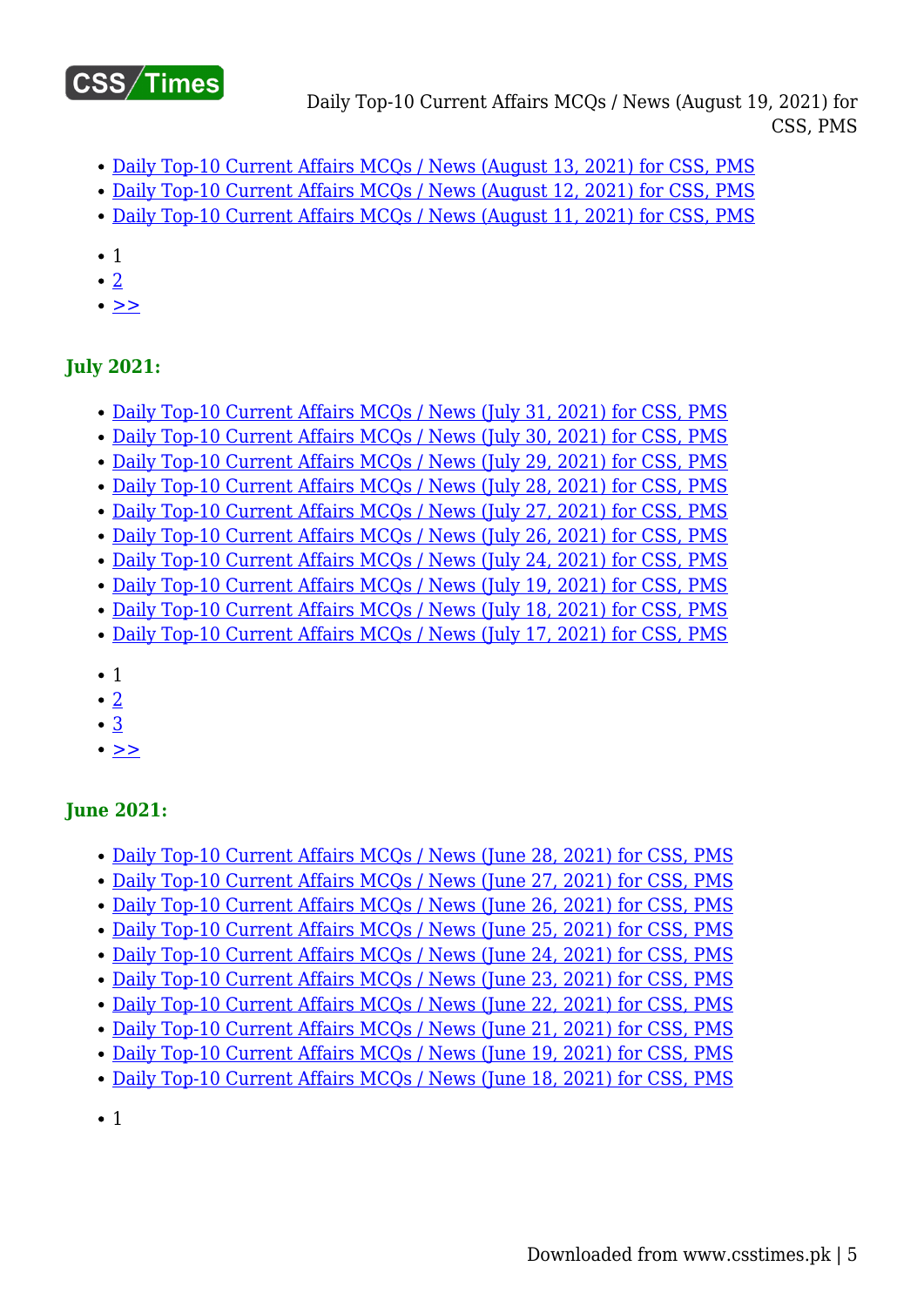

- $\cdot$  [2](https://www.csstimes.pk/current-affairs-mcqs-aug-19-2021/?pdf=18307&lcp_page0=2#lcp_instance_0)
- [3](https://www.csstimes.pk/current-affairs-mcqs-aug-19-2021/?pdf=18307&lcp_page0=3#lcp_instance_0)
- $\cdot$  [>>](https://www.csstimes.pk/current-affairs-mcqs-aug-19-2021/?pdf=18307&lcp_page0=2#lcp_instance_0)

#### **May 2021:**

- [Daily Top-10 Current Affairs MCQs / News \(May 31, 2021\) for CSS, PMS](https://www.csstimes.pk/current-affairs-mcqs-may-31-2021/)
- [Daily Top-10 Current Affairs MCQs / News \(May 30, 2021\) for CSS, PMS](https://www.csstimes.pk/current-affairs-mcqs-may-30-2021/)
- [Daily Top-10 Current Affairs MCQs / News \(May 29, 2021\) for CSS, PMS](https://www.csstimes.pk/current-affairs-mcqs-may-29-2021/)
- [Daily Top-10 Current Affairs MCQs / News \(May 27, 2021\) for CSS, PMS](https://www.csstimes.pk/current-affairs-mcqs-may-27-2021/)
- [Daily Top-10 Current Affairs MCQs / News \(May 26, 2021\) for CSS, PMS](https://www.csstimes.pk/current-affairs-mcqs-may-26-2021/)
- [Daily Top-10 Current Affairs MCQs / News \(May 25, 2021\) for CSS, PMS](https://www.csstimes.pk/current-affairs-mcqs-may-25-2021/)
- [Daily Top-10 Current Affairs MCQs / News \(May 24, 2021\) for CSS, PMS](https://www.csstimes.pk/current-affairs-mcqs-may-24-2021/)
- [Daily Top-10 Current Affairs MCQs / News \(May 23, 2021\) for CSS, PMS](https://www.csstimes.pk/current-affairs-mcqs-may-23-2021/)
- [Daily Top-10 Current Affairs MCQs / News \(May 22, 2021\) for CSS, PMS](https://www.csstimes.pk/current-affairs-mcqs-may-22-2021/)
- [Daily Top-10 Current Affairs MCQs / News \(May 21, 2021\) for CSS, PMS](https://www.csstimes.pk/current-affairs-mcqs-may-21-2021/)
- $\bullet$  1
- $\cdot$  [2](https://www.csstimes.pk/current-affairs-mcqs-aug-19-2021/?pdf=18307&lcp_page0=2#lcp_instance_0)
- $\cdot \underline{3}$  $\cdot \underline{3}$  $\cdot \underline{3}$
- $\cdot$   $\geq$

#### **April 2021:**

- [Daily Top-10 Current Affairs MCQs / News \(April 30, 2021\) for CSS, PMS](https://www.csstimes.pk/current-affairs-mcqs-april-30-2021/)
- [Daily Top-10 Current Affairs MCQs / News \(April 29, 2021\) for CSS, PMS](https://www.csstimes.pk/current-affairs-mcqs-april-29-2021/)
- [Daily Top-10 Current Affairs MCQs / News \(April 28, 2021\) for CSS, PMS](https://www.csstimes.pk/current-affairs-mcqs-april-28-2021/)
- [Daily Top-10 Current Affairs MCQs / News \(April 27, 2021\) for CSS, PMS](https://www.csstimes.pk/current-affairs-mcqs-april-27-2021/)
- [Daily Top-10 Current Affairs MCQs / News \(April 26, 2021\) for CSS, PMS](https://www.csstimes.pk/current-affairs-mcqs-april-26-2021/)
- [Daily Top-10 Current Affairs MCQs / News \(April 25, 2021\) for CSS, PMS](https://www.csstimes.pk/current-affairs-mcqs-april-25-2021/)
- [Daily Top-10 Current Affairs MCQs / News \(April 24, 2021\) for CSS, PMS](https://www.csstimes.pk/current-affairs-mcqs-april-24-2021/)
- [Daily Top-10 Current Affairs MCQs / News \(April 23, 2021\) for CSS, PMS](https://www.csstimes.pk/current-affairs-mcqs-april-23-2021/)
- [Daily Top-10 Current Affairs MCQs / News \(April 22, 2021\) for CSS, PMS](https://www.csstimes.pk/current-affairs-mcqs-april-22-2021/)
- [Daily Top-10 Current Affairs MCQs / News \(April 21, 2021\) for CSS, PMS](https://www.csstimes.pk/current-affairs-mcqs-april-21-2021/)
- $\bullet$  1
- $\bullet$  [2](https://www.csstimes.pk/current-affairs-mcqs-aug-19-2021/?pdf=18307&lcp_page0=2#lcp_instance_0)
- [3](https://www.csstimes.pk/current-affairs-mcqs-aug-19-2021/?pdf=18307&lcp_page0=3#lcp_instance_0)
- $\bullet$  [>>](https://www.csstimes.pk/current-affairs-mcqs-aug-19-2021/?pdf=18307&lcp_page0=2#lcp_instance_0)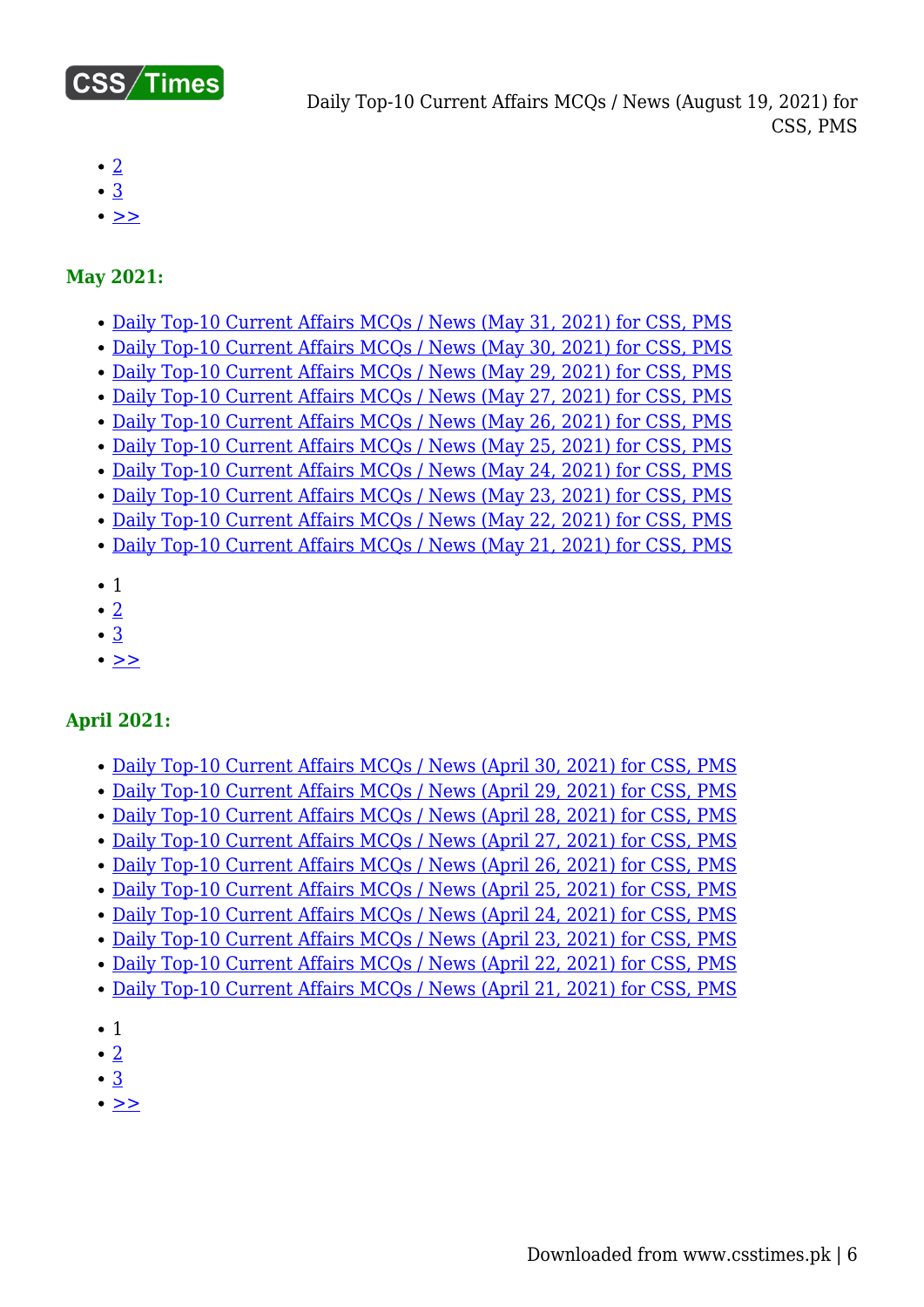

#### **March 2021:**

- [Daily Top-10 Current Affairs MCQs / News \(March 30, 2021\) for CSS, PMS](https://www.csstimes.pk/current-affairs-mcqs-mar-30-2021/)
- [Daily Top-10 Current Affairs MCQs / News \(March 29, 2021\) for CSS, PMS](https://www.csstimes.pk/current-affairs-mcqs-mar-29-2021/)
- [Daily Top-10 Current Affairs MCQs / News \(March 28, 2021\) for CSS, PMS](https://www.csstimes.pk/current-affairs-mcqs-mar-28-2021/)
- [Daily Top-10 Current Affairs MCQs / News \(March 27, 2021\) for CSS, PMS](https://www.csstimes.pk/current-affairs-mcqs-mar-27-2021/)
- [Daily Top-10 Current Affairs MCQs / News \(March 26, 2021\) for CSS, PMS](https://www.csstimes.pk/current-affairs-mcqs-mar-26-2021/)
- [Daily Top-10 Current Affairs MCQs / News \(March 25, 2021\) for CSS, PMS](https://www.csstimes.pk/current-affairs-mcqs-mar-25-2021/)
- [Daily Top-10 Current Affairs MCQs / News \(March 24, 2021\) for CSS, PMS](https://www.csstimes.pk/current-affairs-mcqs-mar-24-2021/) [Daily Top-10 Current Affairs MCQs / News \(March 23, 2021\) for CSS, PMS](https://www.csstimes.pk/current-affairs-mcqs-mar-23-2021/)
- [Daily Top-10 Current Affairs MCQs / News \(March 22, 2021\) for CSS, PMS](https://www.csstimes.pk/current-affairs-mcqs-mar-22-2021/)
- [Daily Top-10 Current Affairs MCQs / News \(March 21, 2021\) for CSS, PMS](https://www.csstimes.pk/current-affairs-mcqs-mar-21-2021/)
- 1
- $\cdot$  [2](https://www.csstimes.pk/current-affairs-mcqs-aug-19-2021/?pdf=18307&lcp_page0=2#lcp_instance_0)
- [3](https://www.csstimes.pk/current-affairs-mcqs-aug-19-2021/?pdf=18307&lcp_page0=3#lcp_instance_0)
- $\cdot$  [4](https://www.csstimes.pk/current-affairs-mcqs-aug-19-2021/?pdf=18307&lcp_page0=4#lcp_instance_0)
- $\bullet$  [>>](https://www.csstimes.pk/current-affairs-mcqs-aug-19-2021/?pdf=18307&lcp_page0=2#lcp_instance_0)

#### **February 2021:**

- [Daily Top-10 Current Affairs MCQs / News \(February 28, 2021\) for CSS, PMS](https://www.csstimes.pk/current-affairs-mcqs-feb-28-2021/)
- [Daily Top-10 Current Affairs MCQs / News \(February 27, 2021\) for CSS, PMS](https://www.csstimes.pk/current-affairs-mcqs-feb-27-2021/)
- [Daily Top-10 Current Affairs MCQs / News \(February 26, 2021\) for CSS, PMS](https://www.csstimes.pk/current-affairs-mcqs-feb-26-2021/)
- [Daily Top-10 Current Affairs MCQs / News \(February 25, 2021\) for CSS, PMS](https://www.csstimes.pk/current-affairs-mcqs-feb-25-2021/)
- [Daily Top-10 Current Affairs MCQs / News \(February 24, 2021\) for CSS, PMS](https://www.csstimes.pk/daily-current-affairs-mcqs-feb-24-2021/)
- [Daily Top-10 Current Affairs MCQs / News \(February 23, 2021\) for CSS, PMS](https://www.csstimes.pk/daily-current-affairs-mcqs-feb-23-2021/)
- [Daily Top-10 Current Affairs MCQs / News \(February 22, 2021\) for CSS, PMS](https://www.csstimes.pk/daily-current-affairs-mcqs-feb-22-2021/)
- [Daily Top-10 Current Affairs MCQs / News \(February 21, 2021\) for CSS, PMS](https://www.csstimes.pk/daily-current-affairs-mcqs-feb-21-2021/)
- [Daily Top-10 Current Affairs MCQs / News \(February 20, 2021\) for CSS, PMS](https://www.csstimes.pk/daily-current-affairs-mcqs-feb-20-2021/)
- [Daily Top-10 Current Affairs MCQs / News \(February 19, 2021\) for CSS, PMS](https://www.csstimes.pk/daily-current-affairs-mcqs-feb-19-2021/)
- 1
- $\cdot$  [2](https://www.csstimes.pk/current-affairs-mcqs-aug-19-2021/?pdf=18307&lcp_page0=2#lcp_instance_0)
- [3](https://www.csstimes.pk/current-affairs-mcqs-aug-19-2021/?pdf=18307&lcp_page0=3#lcp_instance_0)
- $\bullet$   $\geq$

#### **January 2021:**

• [Daily Top-10 Current Affairs MCQs / News \(January 31, 2021\) for CSS, PMS](https://www.csstimes.pk/daily-current-affairs-mcqs-jan-31-2021/)